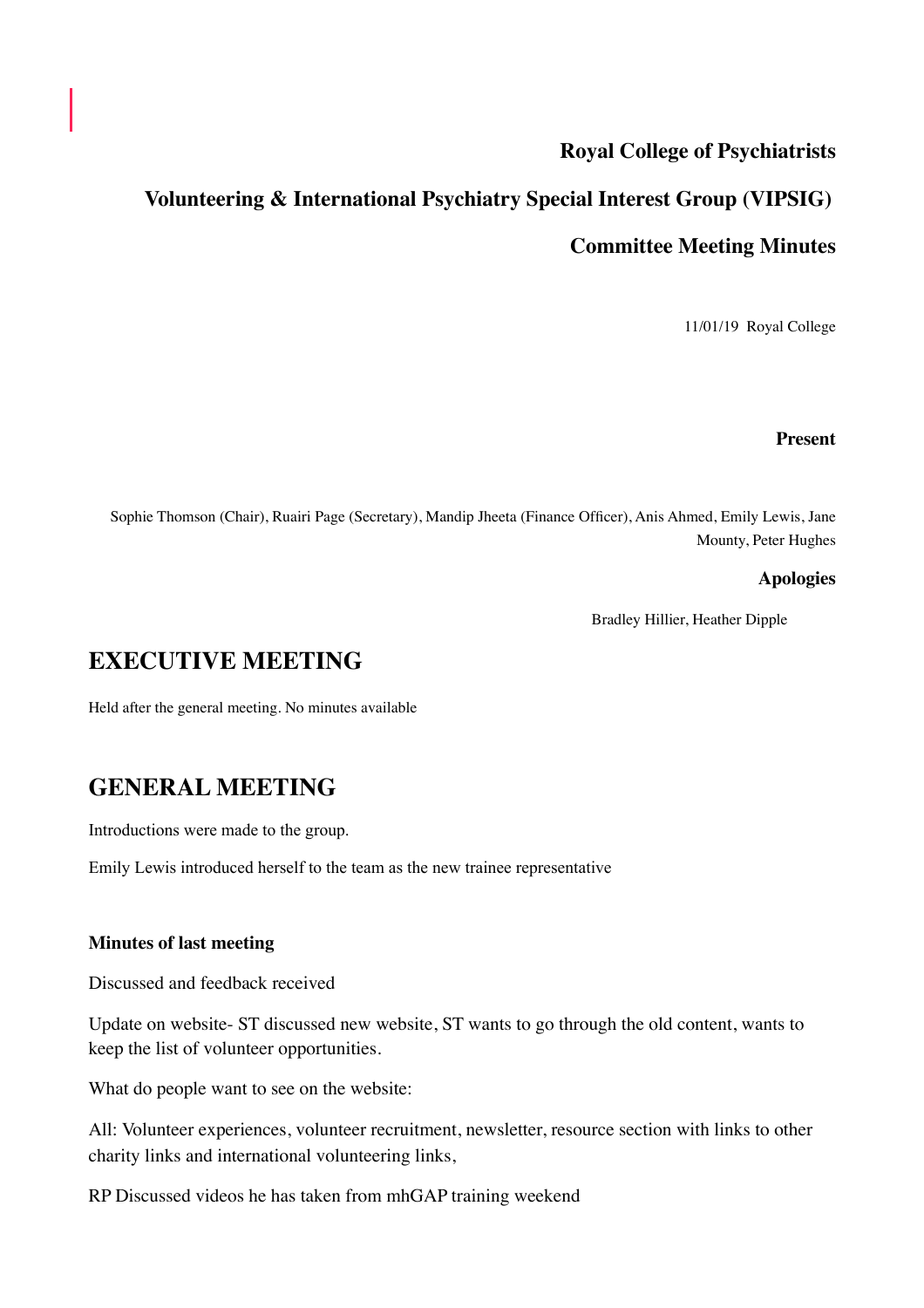ST has asked MJ to email Mark Turner from the college and Lena to discuss how we evolve the website

ST: Discussed in Myanmar funding a film regarding mental health awareness

MJ: Discussed last newsletter was very well written, ST said that it went really well, got great feedback

ST: Wants to encourage the newsletter

### **PROJECT UPDATE/ Future events/ Matters arising**

E-Learning conference was well received

Elen Cook wants to organise a day on volunteering later this year. "Volunteer Day" set for 4 October 2019, Run by the college

PH: Happy with plan for volunteering day.

Peter discussed possibility of project in Bangladesh.

mH Gap: Request for training in Aberdeen from Scottish Division this year. PH discussed it being better early in the year.

Elen has requested PH to discuss mhGAP workshops being done on a divisional basis.

PH attended divisional meeting this morning and can put this idea towards the team. ST and PH are happy with this idea; would like to encourage others to be involved in running the weekend.

PH discussed an idea of a VIPSIG book around the work of VIPSIG

PH discussed his work in Turkmenistan, Saudi Arabia, HR lecturing in Pakistan, is due to Ukraine for further training, and to work with the Rohingya project in Bangladesh

AA: Has just returned from Bangladesh; discussed delivering a module on mhGAP and AA delivered a mental health module, second cohort has been done, looks likely for the programme to be continued, programme is based at junior doctors, was able to build relations with the Bangladesh psychiatric associations

PH: Had request in for project in Bangladesh only today; led by WHO and mhGAP orientated. Unsure at present how VIPSIG can support this

AA: really keen on delivering the hand technique for Rohingya project

ST: Discussed writing a summary of the VIPSIG toolkit, including the hand technique, discussed very good feedback around the world for the hand technique. Awaiting evaluation figures from Myanmar prior to submitting for publication.

ST: Wants to include trainees to be involved in the Rohingya project

AA: Discussed possibilities to join the "Doctors worldwide" programme in Rohinga, programme is usually run over the weekend;  $1-1 \frac{1}{2}$  day of lecture and seminar based teaching; then the following day the teaching is done on the field and the trainees are evaluated on the field.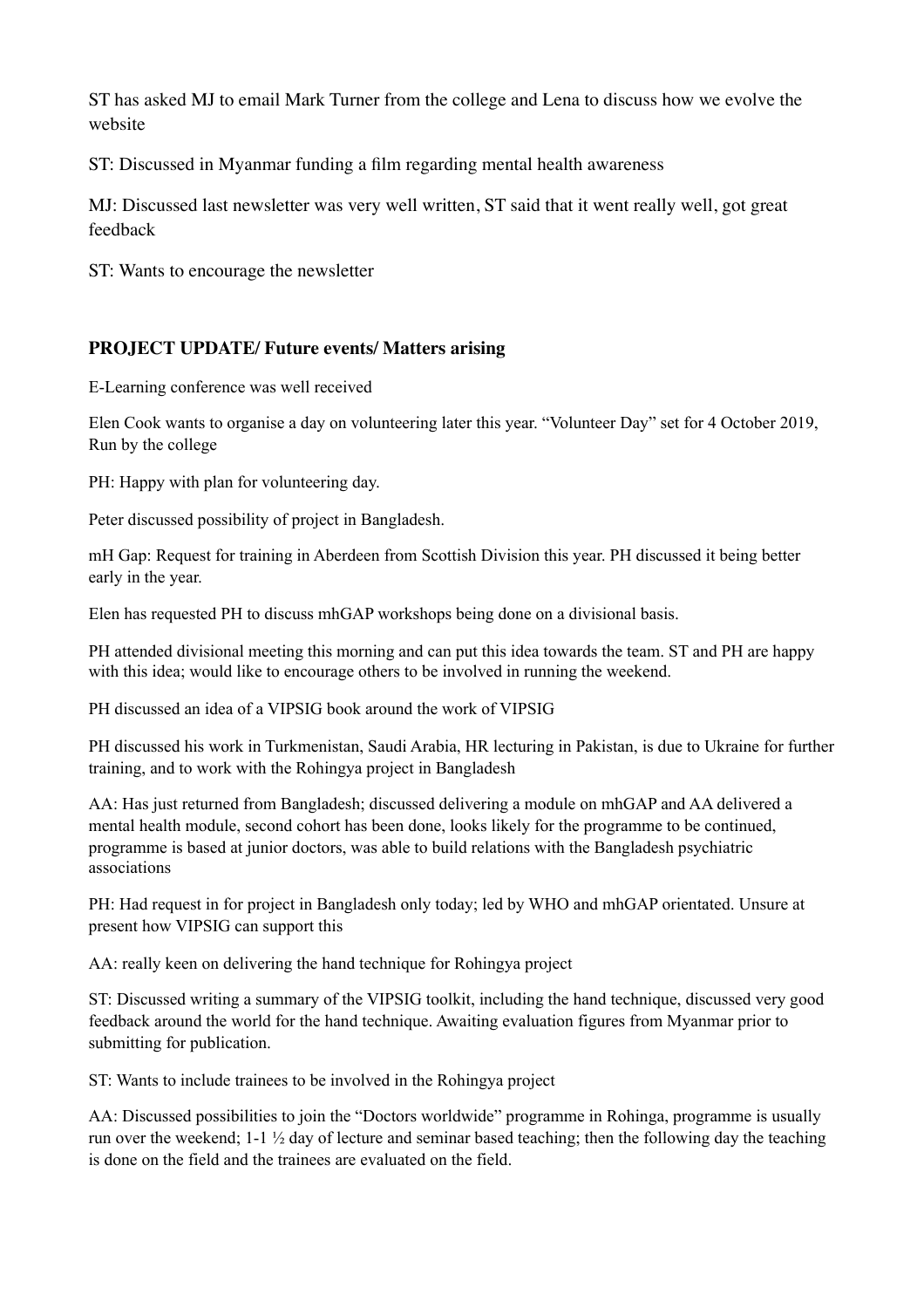ST: Highlighted the importance of evaluation of the projects. AA: stated the programme he has been involved with has finished one cohort, and they will evaluate after the second cohort has completed

ST: Uganda- There has been a request for volunteers to help trainings in Uganda

JM: Discussed Guatemala- possibility of involvement/projects to be commenced

MJ: Discussed the essay competition- Planned for later in the year. Discussed the topic. MJ discussed to leave the essay topic open which covers research, projects. Prize is TBC but to include trophy or small cash prize and entry to one of the VIPSIG conference. Last time- 20 entries. ST discussed some of the entries last time were very moving.

ST: Looking to the future:

RP: Discussed the need to evolve with e-volunteering to emulate the successes of the Medicine Africa programme

AA: Discussed need to evolve volunteering by video production with the correct subtitles.

MJ: Discussed the importance of getting the basics right; working on the mhGAP promotion as this is the most popular course/intervention we run, also discussed replication of the PFA course that we previously ran

JM: Arising from the workshop, E-intervention, could have better spent the time from finding ideas from our volunteers and audiences. Would also like to create opportunities for those who attend our trainings.

MJ: Discussed the popularity of VIPSIG for trainees and suggested a trainee day/conference

EL: To improve awareness of the VIPSIG group; to improve marketing and publicising of the group

ST: Would like to promote the enjoyment factor of the trainings and volunteering opportunities

ST: Discussed the focuses for the year being electronic volunteering, reaching out more, publicising the group

RP: Discussed the need to meet the regional reps

ST: Discussed next meeting Friday 8th March 2019; 2pm; Royal College; London

ST/RP: Would be keen to invite Prof Burn (College President) for a meeting; everybody in agreement; ST and RP to liaise for a 10 min presentation at the next meeting to promote e-volunteering projects

ST/MJ: Proposed Friday 13 September for PFA/HIG conference at Royal College of Psychiatrists. EL will look into organising trainee presentation.

### *FINANCES*

MJ- Finance officer

Stated the finances were stable, looking good. MJ produced the Business Plan for VIPSIG.

ST: Stated that we have struggled with finances on attempting to engage GP college with mhGAP/mental health work, but that efforts were continuing regarding this project

#### **Dates of next committee meetings**